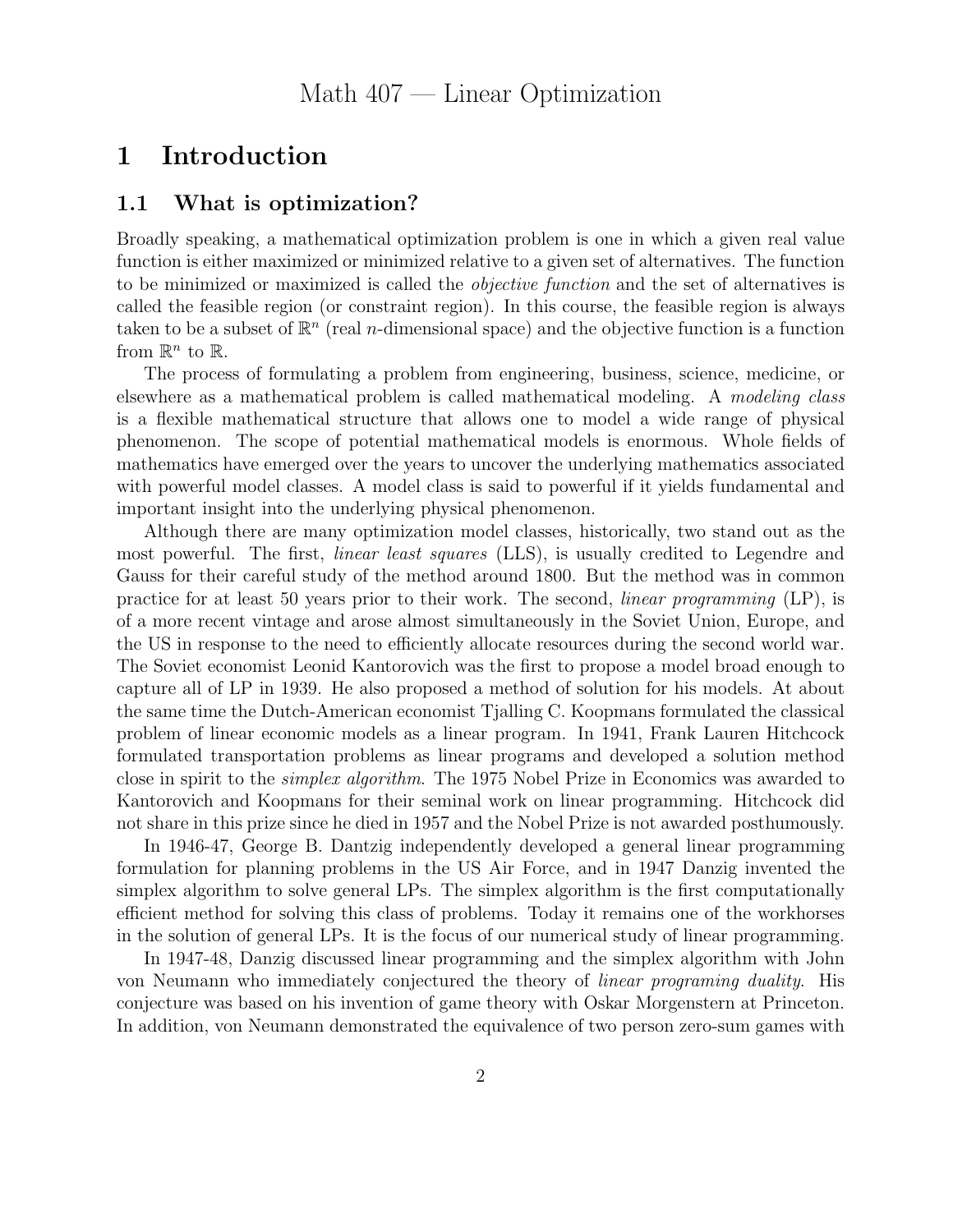linear programs. Danzig provided the formal proof of LP duality in 1948.

An LP is an optimization problem over  $\mathbb{R}^n$  wherein the objective function is a linear function, that is, the objective has the form

$$
c_1x_1+c_2x_2+\cdots+c_nx_n
$$

for some  $c_i \in \mathbb{R}$   $i = 1, \ldots, n$ , and the feasible region is the set of solutions to a finite number of linear inequality and equality constraints, of the form

$$
a_{i1}x_i + a_{i2}x_2 + \cdots + a_{in}x_n \le b_i \qquad i = 1, \ldots, s
$$

and

$$
a_{i1}x_i + a_{i2}x_2 + \cdots + a_{in}x_n = b_i
$$
  $i = s + 1, ..., m.$ 

Linear programming is an extremely powerful tool for addressing a wide range of applied optimization problems. A short list of application areas is resource allocation, production scheduling, warehousing, layout, transportation scheduling, facility location, flight crew scheduling, portfolio optimization, parameter estimation, machine learning, compressed sensing, robust data analysis, . . . .

# 1.2 An Example

We begin our study of LP with a simple two-dimensional example, and then use this example to illustrate a few properties share by LPs in general. To modeling this example, we use four basic steps:

- 1. Identify and label the *decision variables*.
- 2. Determine the objective and use the decision variables to write an expression for the *objective function* as a linear function of the decision variables.
- 3. Determine the *explicit constraints* and write a functional expression for each of them as either a linear equation or a linear inequality in the decision variables.
- 4. Determine the *implicit constraints*, and write each as either a linear equation or a linear inequality in the decision variables.

### PLASTIC CUP FACTORY

A local family-owned plastic cup manufacturer wants to optimize their production mix in order to maximize their profit. They produce personalized beer mugs and champagne glasses. The profit on a case of beer mugs is \$25 while the profit on a case of champagne glasses is \$20. The cups are manufactured with a machine called a plastic extruder which feeds on plastic resins. Each case of beer mugs requires 20 lbs. of plastic resins to produce while champagne glasses require 12 lbs. per case. The daily supply of plastic resins is limited to at most 1800 pounds. About 15 cases of either product can be produced per hour. At the moment the family wants to limit their work day to 8 hours.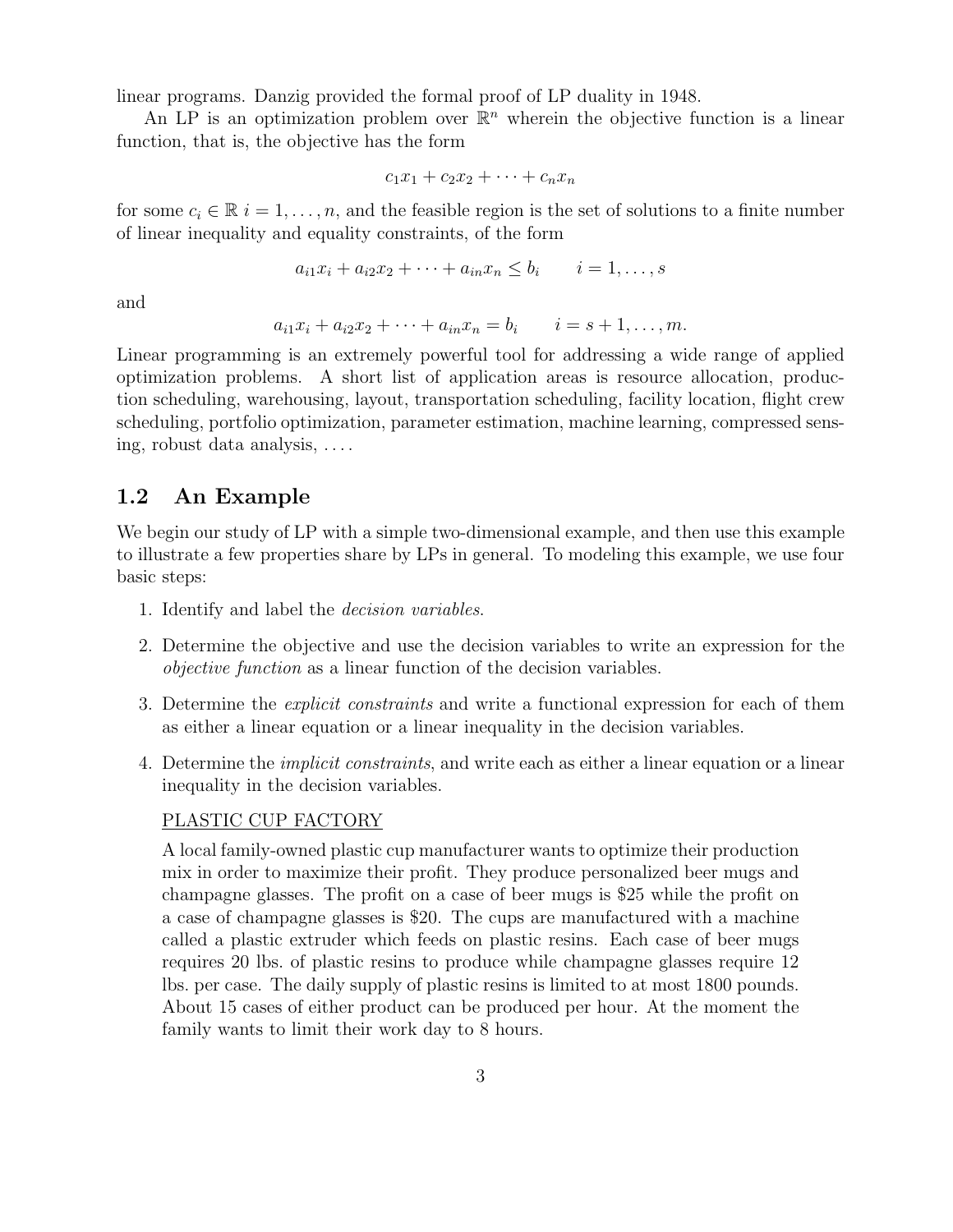We model the problem of maximizing the profit for this company as an LP. The first step is to identify and label the *decision variables*. These are the variables that represent the quantifiable decisions that must be made in order to determine the daily production schedule. That is, we need to specify those quantities whose values completely determine a production schedule and its associated profit. In order to determine these quantities, one should try to personalize the decision making process by asking yourself such questions as "What must I know in order to implement a production schedule?" The decision variables are best arrived at by putting oneself in the shoes of the decision maker and then ask the question "What are the very practical, concrete pieces of information I need to know in order to make this thing work?" In the modeling process, it is equally important to purge all thoughts of optimization from your thoughts as this confuses and complicates the modeling process and almost always leads to an incorrect model.

In the case of the plastic cup factory, everything is determined once it is known how many cases of beer mugs and champagne glasses are to be produced each day.

#### *Decision Variables*:

 $B = #$  of cases of beer mugs to be produced daily.

 $C = #$  of cases of champagne glasses to be produced daily.

You will soon discover that the most difficult part of any modeling problem is identifying the decision variables. Once these variables are correctly identified then the remainder of the modeling process usually goes smoothly. But be aware that there is rarely a *unique* choice of decision variables. For example, in this problem one could just as well let *B* and *C* be the *hours* devoted to beer mug and champagne glass production each day, respectively. The choice of decision variables becomes more complicated as the complexity of the problems grows. In general, one should try to hew as closely to the problem description as possible when specifying these variables.

After identifying and labeling the decision variables, one then specifies the problem objective. That is, write an expression for the objective function as a linear function of the decision variables.

#### *Objective Function*:

Maximize profit where profit  $= 25B + 20C$ 

The next step in the modeling process is to express the feasible region as the solution set of a finite collection of linear inequality and equality constraints. We separate this process into two steps:

- 1. determine the explicit constraints, and
- 2. determine the implicit constraints.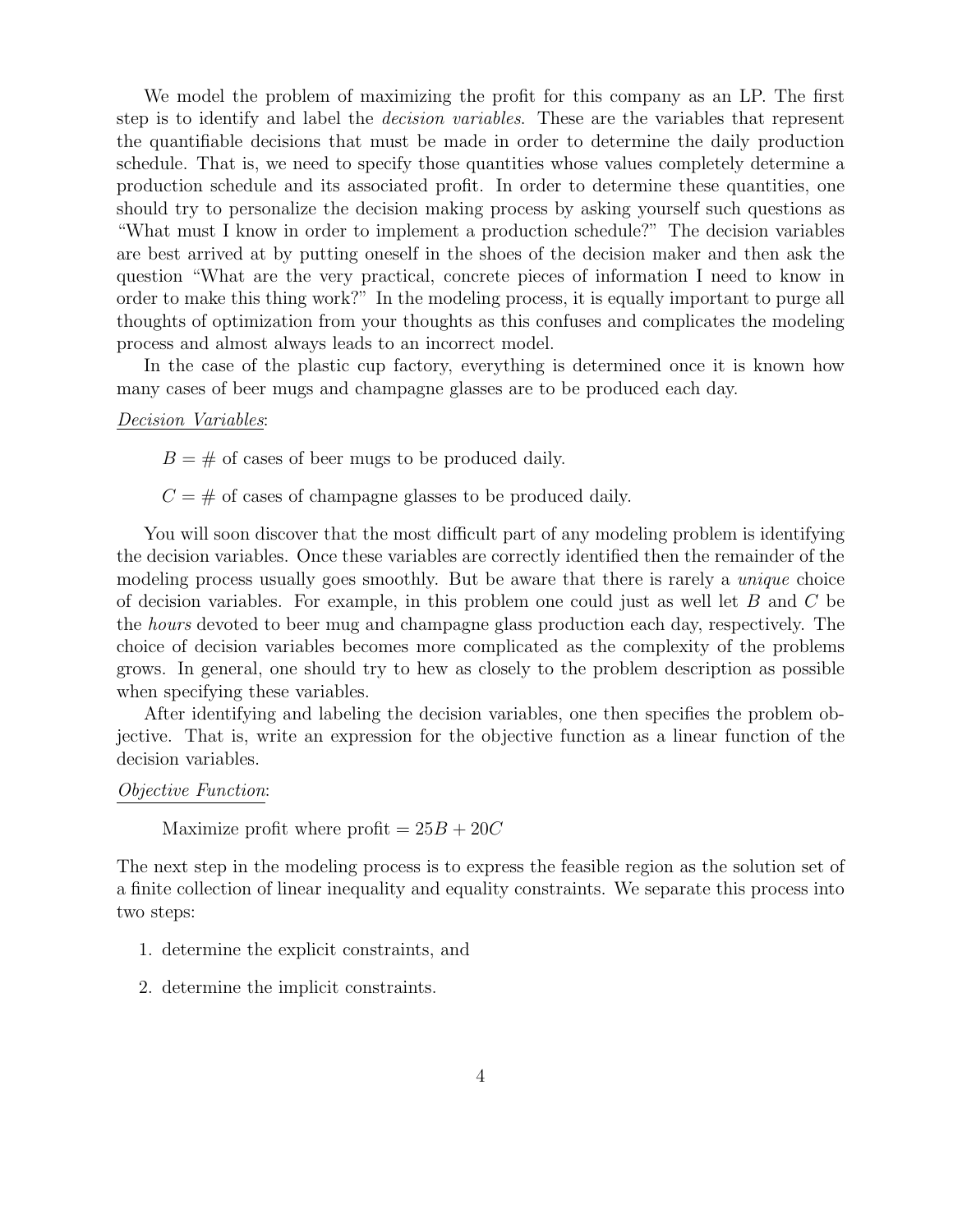The explicit constraints are those that are explicitly given in the problem statement. In the problem under consideration, there are explicit constraints on the amount of resin and the number of work hours that are available on a daily basis.

### *Explicit Constraints*:

resin constraint:  $20B + 12C \le 1800$ work hours constraint:  $\frac{1}{15}B + \frac{1}{15}C \leq 8$ .

This problem has other constraints called implicit constraints. These are constraints that are not explicitly given in the problem statement but are present nonetheless. Typically these constraints are associated with "natural" or "common sense" restrictions on the decision variables. In the cup factory problem it is clear that one cannot have negative cases of beer mugs and champagne glasses. That is, both *B* and *C* must be non-negative quantities.

*Implicit Constraints*:

$$
0 \leq B, \qquad 0 \leq C.
$$

The entire model for the cup factory problem can now be succinctly stated as

$$
\mathcal{P} : \max 25B + 20C
$$
  
subject to  $20B + 12C \le 1800$   

$$
\frac{1}{15}B + \frac{1}{15}C \le 8
$$
  

$$
0 \le B, C
$$

In practice, one usually formulates a model with the assistance of a *domain expert*, that is, someone who is an expert in the phenomenon being modeled. It often happens that models fail because what is "natural", "common sense", or "obvious" to the domain expert is not at all "natural", "common sense", or "obvious" to you. It can be difficult to overcome these barriers of language, culture, and expertise. A good rule is to ask the expert to think of you as a very intelligent fourth grader that rapidly absorbs information, but to who everything must be explained from basic definitions and principles.

Since the Plastic Cup Factory problem is an introductory example, it is particularly easy to model. As the course progresses you will be asked to model problems of increasing difficulty and complexity. In this regard, we again emphasize that the first step in the modeling process, identification of the decision variables, is always the most difficult. In addition, the 4 step modeling process outlined above is not intended to be a process that one steps through in a linear fashion. As the model unfolds it is often necessary to revisit earlier steps, for example by changing or adding in more decision variables (a very common requirement). Moving between these steps several times is often required before the model is complete. In this process, the greatest stumbling block experienced by students is the overwhelming desire to try to solve the problem as it is being modeled. Indeed, every student or this subject has made this error. A related common error is to try to reduce the total number of decision variables required. This often complicates the modeling process, blocks the ability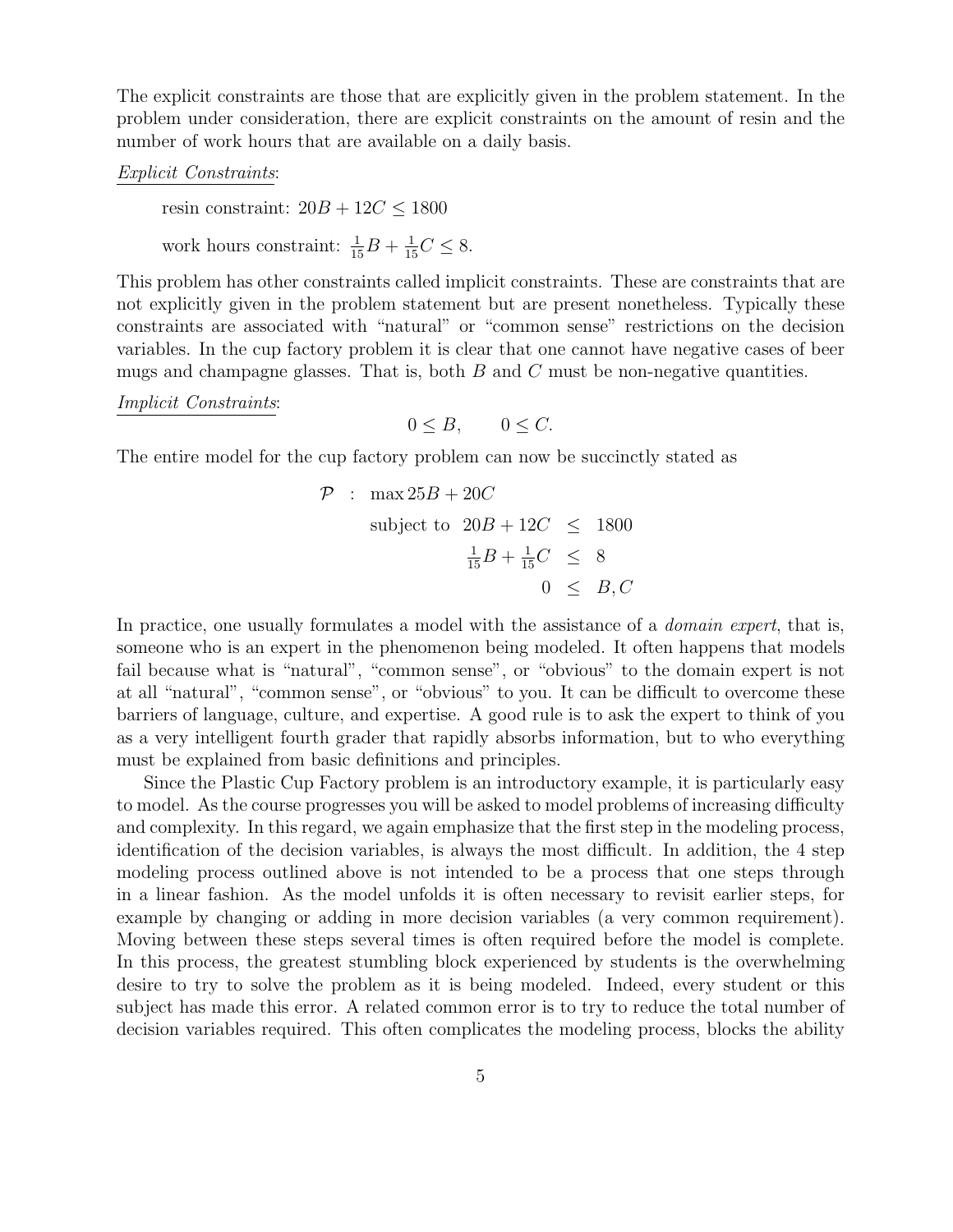to fully characterize all of the variability present, makes it difficult to interpret the solution and understand its robustness, and makes it difficult to modify the model as it evolves. In addition, one should not be afraid of adding more variables to simplify the development of the model. The addition of variables can often clarify the model and improve its flexibility, while modern LP software easily solves problems with tens of thousands of variables, and in some cases tens of millions of variables. It is far more important to get a correct, easily interpretable, and flexible model then to provide a compact minimalist model.

We now turn to solving the Plastic Cup Factory problem. Since this problem is two dimensional, it is possible to provide a graphical representation and solution. The first step is to graph the feasible region.



1 on which side of each of these lines the feasible region must lie (don't forget the implicit Graph the line associated with each of the linear inequality constraints. Then determine constraints!). To determine the correct side, locate a point not on the line that determines the constraint (for example, the origin is often not on the line, and it is particularly easy to use). Plug this point in and see if it satisfies the constraint. If it does, then it is on the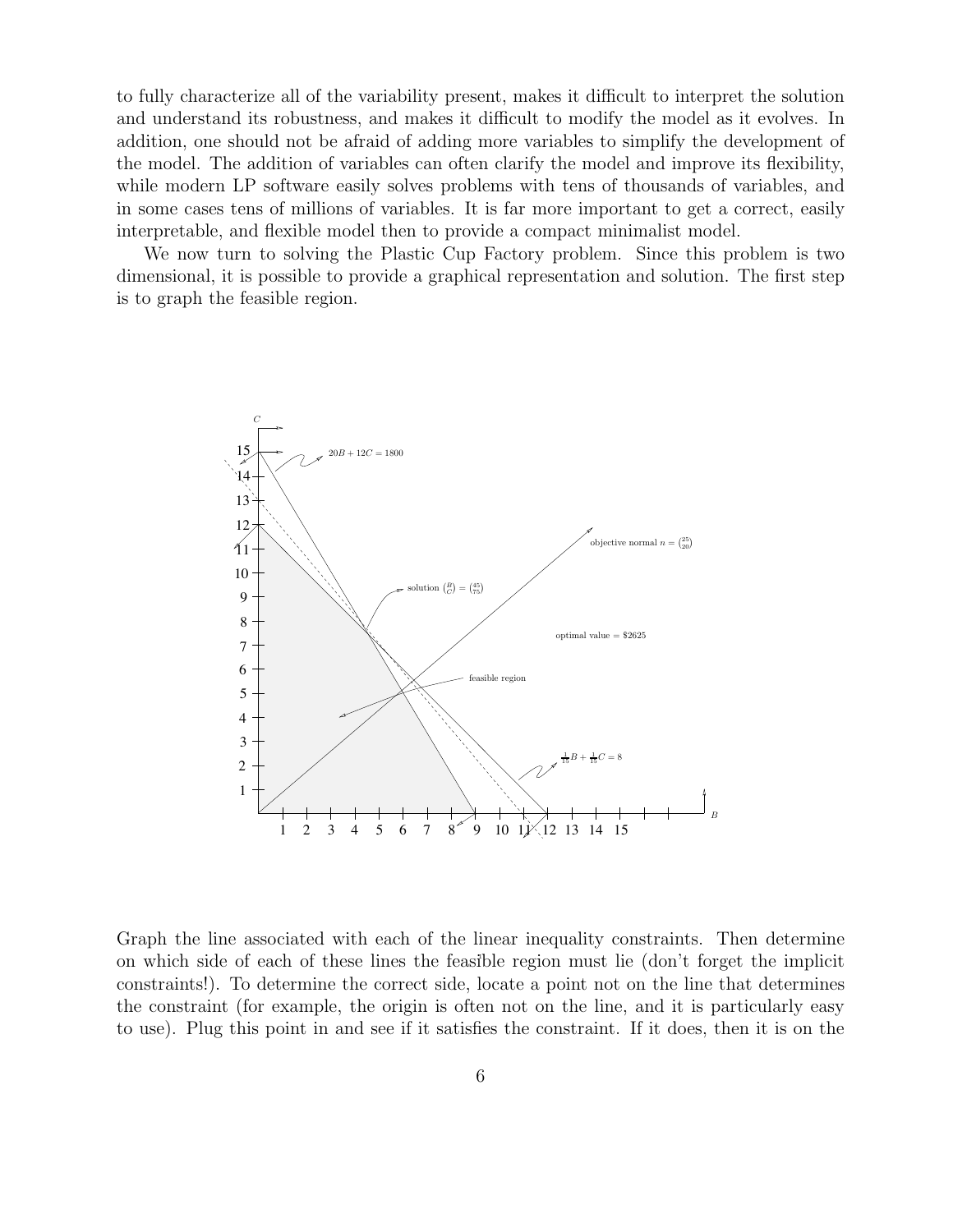correct side of the line. If it does not, then the other side of the line is correct. Once the correct side is determined put little arrows on the line to indicate the correct side. Then shade in the resulting feasible region which is the set of points satisfying all of the linear inequalities.

The next step is to draw in the vector representing the gradient of the objective function. This vector may be placed anywhere on your graph, but, in simple examples, it is often convenient to draw it emanating from the origin. Since the objective function has the form

$$
f(x_1, x_2) = c_1 x_1 + c_2 x_2,
$$

the gradient of f is the same at every point in  $\mathbb{R}^2$ ;

$$
\nabla f(x_1, x_2) = \begin{pmatrix} c_1 \\ c_2 \end{pmatrix}.
$$

Recall from calculus that the gradient always points in the direction of increasing function values. Moreover, since the gradient is constant on the whole space, the level sets of *f* associated with different function values (i.e. for  $k = constant$ , the associated level set is  ${x | f(x) = k}$  are given by the lines perpendicular to the gradient. For example, in the Plastic Cup Factory problem, we have

$$
f(B, C) = 20B + 25C \text{ and } \nabla f(B, C) = \begin{pmatrix} 25 \\ 20 \end{pmatrix} \text{ with }
$$
  
\n
$$
\{(B, C) | f(B, C) = 2\} = \{(B, C) | 25B + 20C = 2\}.
$$

Consequently, to obtain the location of the point at which the objective is maximized we simply set a ruler perpendicular to the gradient and then move the ruler in the direction of the gradient until we reach the last point (or points) at which the line determined by the ruler intersects the feasible region. In the case of the cup factory problem this gives the solution to the LP as  $\binom{B}{C} = \binom{45}{75}$ 

We now recap the steps described in the solution procedure given above:

- Step 1: Graph each of the linear constraints indicating on which side of the constraint the feasible region must lie with an arrow. Don't forget the implicit constraints!
- Step 2: Shade in the feasible region.
- Step 3: Draw the gradient vector of the objective function.
- Step 4: Place a straight-edge perpendicular to the gradient vector and move the straightedge in the direction of the gradient vector for maximization (or in the opposite direction of the gradient vector for minimization) to the last point for which the straight-edge intersects the feasible region. The set of points of intersection between the straight-edge and the feasible region is the set of optimal solutions to the LP.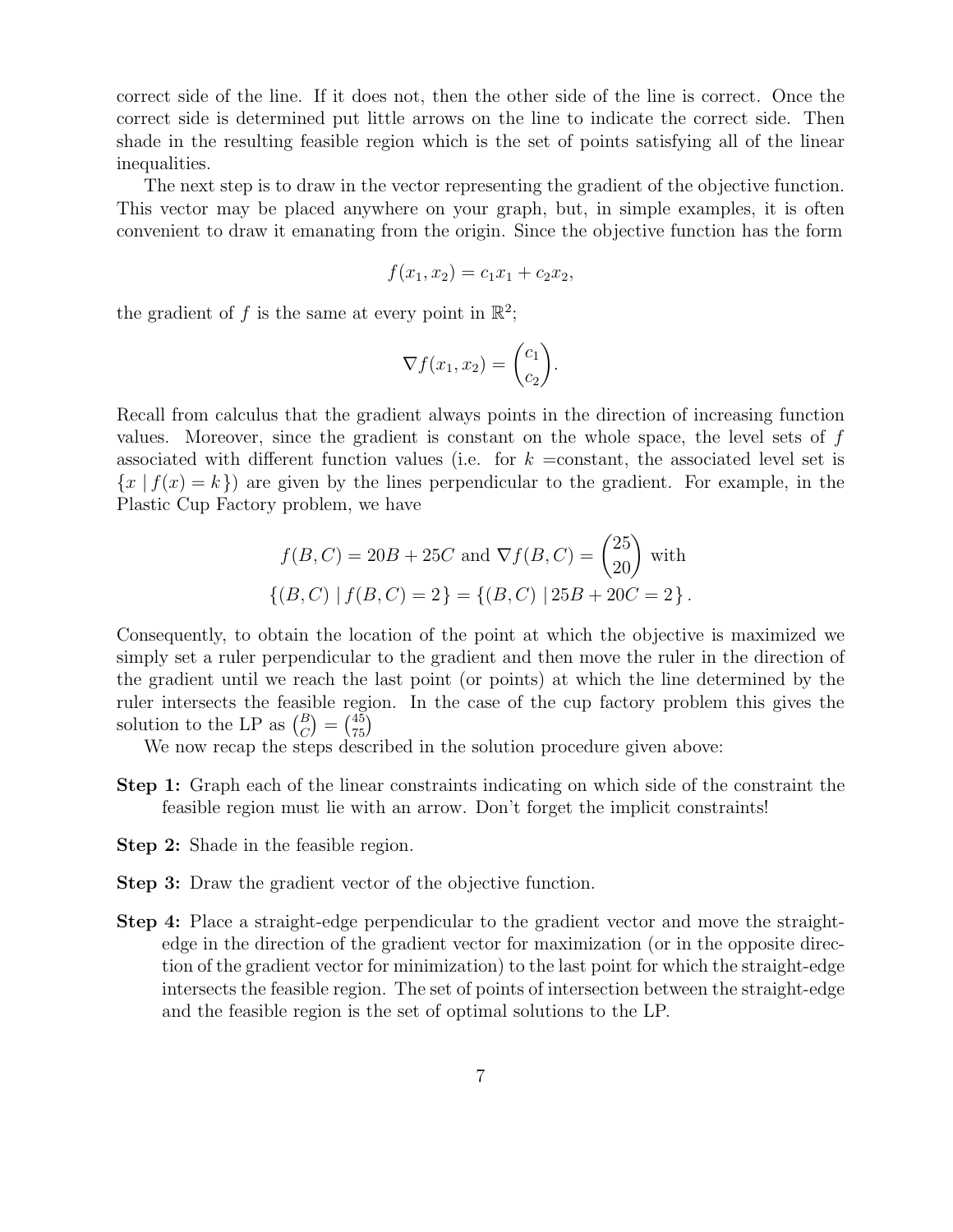Step 5: Compute the exact optimal corner point (or vertex) solutions to the LP as the points of intersection of the lines on the boundary of the feasible region indicated in Step 4. Then compute the resulting optimal value associated with these points.

The solution procedure described above for two dimensional problems reveals a great deal about the geometric structure of LPs that remains true in *n* dimensions. We will explore this geometric structure more fully as the course evolves. For the moment, note that the solution to the Plastic Cup Factory problem lies at a *corner point* of the feasible region. Indeed, it is easy to convince oneself that every 2 dimensional LP has an optimal solution that is such a *corner point*. The notion of a corner point can be generalized to *n* dimensional space where it is referred to as a *vertex*. These vertices play a big role in understanding the geometry of linear programming.

Before leaving this section, we make a final comment on the modeling process described above. We again emphasize that there is not one and only one way to model the Cup Factory problem, or any problem for that matter. In particular, there are many ways to choose the decision variables for this problem. Clearly, it is sufficient for the shop manager to know how many hours each day should be devoted to the manufacture of beer mugs and how many hours to champagne glasses. From this information everything else can be determined. For example, the number of cases of beer mugs produced is 15 times the number of hours devoted to the production of beer mugs. However, in the end, all choice of decision variables yield the same optimal process.

# 1.3 Sensitivity Analysis

One of the most important things to keep in mind about "real world" LPs is that the input data associated with the problem specification is often uncertain and variable. That is, it is subject to measurement error, it is often the product of educated guesses (another name for fudging), and it can change over time. For example, in the case of the cup factory the profit levels for both beer mugs and champagne glasses are subject to seasonal variations. Prior to the New Year, the higher demand for champagne glasses forces up the sale price and consequently their profitability. As St. Patrick's Day approaches the demand for champagne glasses drops, but the demand for beer mugs soars. In June, demand for champagne glasses again rises due to the increase in marriage celebrations. Then, just before the Fourth of July, the demand for beer mugs returns. These seasonal fluctuations may effect the optimal solution and the optimal value. Similarly, the availability of the resources required to produce the beer mugs and champagne glasses as well as their purchase prices vary with time due to changes and innovations in the market place. In this context, it is natural, and often essential, to ask how the optimal value and optimal solutions change as the input data for the problem changes. The mathematical study of these changes is called *sensitivity analysis*. This is a vital area of study in linear programming. Although we delay a detailed study of this topic to later in the the course, it is useful to introduce some of these ideas now to motivate several important topics. The most important of these being *duality theory*. We begin with the optimal value function and marginal values.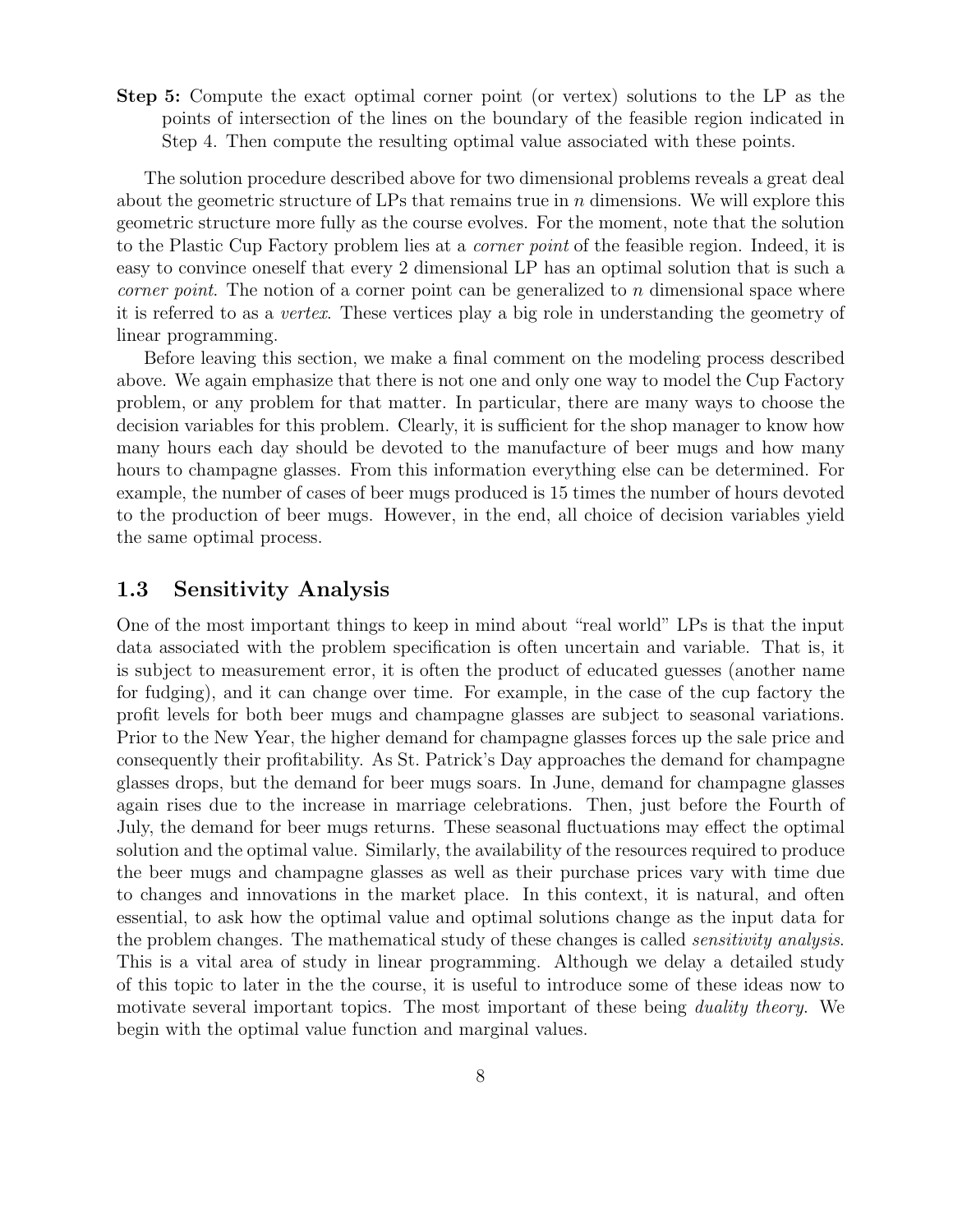### 1.3.1 The Optimal Value Function and Marginal Values

Consider the effect of fluctuations in the availability of resources on both the optimal solution and the optimal value. In the case of the cup factory there are two basic resources consumed by the production process: plastic resin and labor hours. In order to analyze the behavior of the problem as the availability of these resources change, recall our observation that if an optimal solution exists, then at least one vertex, or corner point, optimal solution exists. We make this intuition rigorous in a future section. Next note that as the availability of a resource is changed the constraint line associated with that resource moves in a parallel fashion along a line perpendicular, or normal, to the constraint. Thus, at least for a small range of perturbations to the resources, the vertex associated with the current optimal solution moves but remains optimal. (We caution that this is only a generic property of an optimal vertex and there are examples for which it fails; for example, in some models the feasible region can be made empty under arbitrarily small perturbations of the resources.) These observations lead us to conjecture that the solution to the LPs

$$
v(\epsilon_1, \epsilon_2) = \max 25B + 20C
$$
  
subject to  $20B + 12C \le 1800 + \epsilon_1$   

$$
\frac{1}{15}B + \frac{1}{15}C \le 8 + \epsilon_2
$$
  

$$
0 \le B, C
$$

lies at the intersection of the two lines  $20B + 12C = 1800 + \epsilon_1$  and  $\frac{1}{15}B + \frac{1}{15}C = 8 + \epsilon_2$  for small values of  $\epsilon_1$  and  $\epsilon_2$ ; namely

$$
B = 45 - \frac{45}{2}\epsilon_2 + \frac{1}{8}\epsilon_1
$$
  
\n
$$
C = 75 + \frac{75}{2}\epsilon_2 - \frac{1}{8}\epsilon_1, \text{ and}
$$
  
\n
$$
v(\epsilon_1, \epsilon_2) = 2625 + \frac{375}{2}\epsilon_2 + \frac{5}{8}\epsilon_1.
$$

It can be verified by direct computation that this indeed yields the optimal solution for "small" values of  $\epsilon_1$  and  $\epsilon_2$ .

Next observe that the value  $v(\epsilon_1, \epsilon_2)$  can now be viewed as a function of  $\epsilon_1$  and  $\epsilon_2$  and that this function is differentiable at  $\begin{pmatrix} \epsilon_1 \\ \epsilon_2 \end{pmatrix} = \begin{pmatrix} 0 \\ 0 \end{pmatrix}$  with

$$
\nabla v(\epsilon_1, \epsilon_2) = \left[\begin{array}{c} 5/8 \\ 375/2 \end{array}\right].
$$

The number  $\frac{5}{8}$  is called the marginal value of the resin resource at the optimal solution  $\binom{B}{C} = \binom{45}{75}$ , and the number  $\frac{375}{2}$  is called the marginal value of the labor time resource at the optimal solution  $\binom{B}{C} = \binom{45}{75}$ . We have the following interpretation for these marginal values: each additional pound of resin beyond the base amount of 1800 lbs. contributes  $\frac{5}{8}$  to the profit and each additional hour of labor beyond the base amount of 8 hours contributes  $\frac{$375}{2}$ to the profit.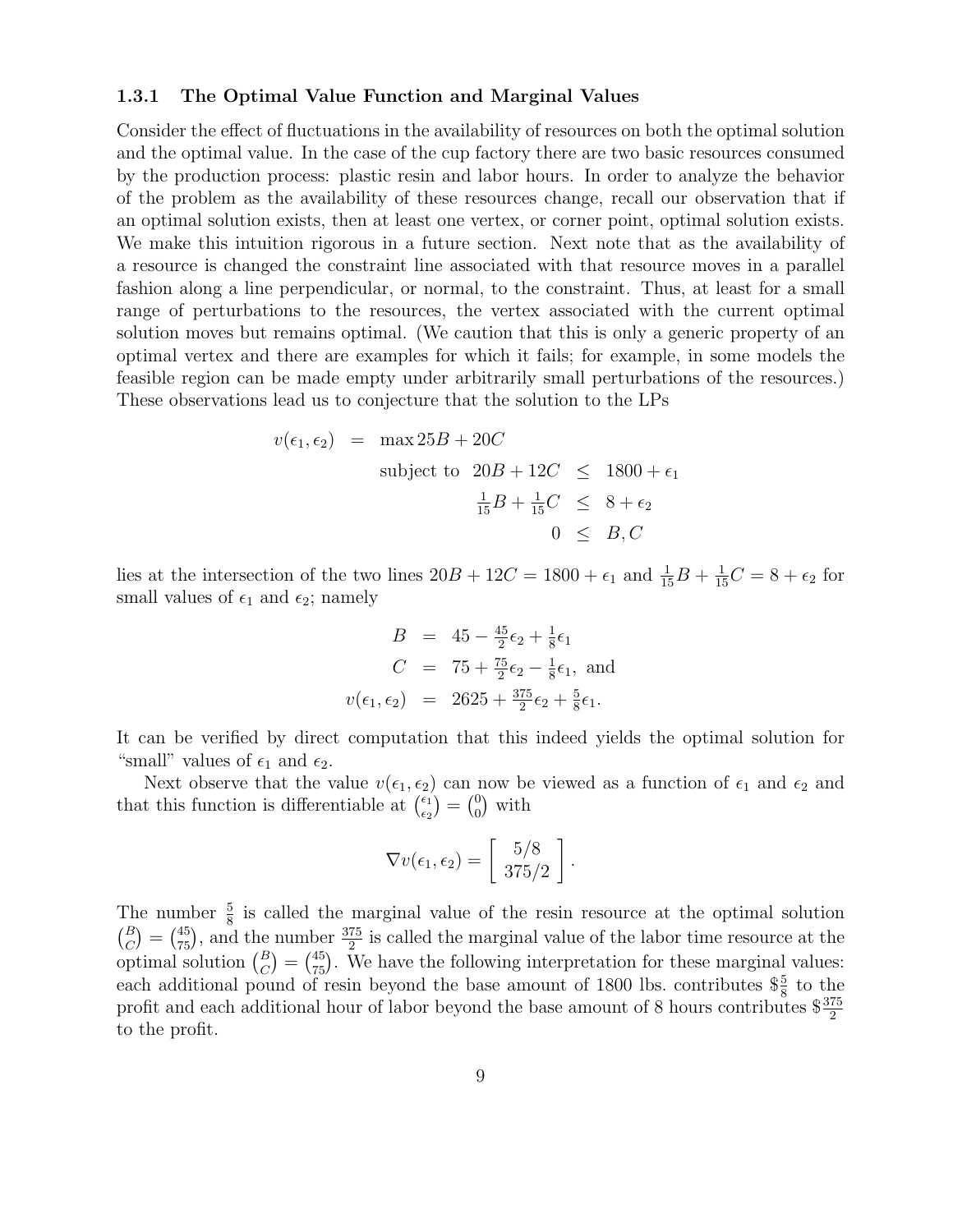Using this information one can answer certain questions concerning how one might change current operating protocol. For example, if we can buy additional resin from another supplier, how much more per pound are we willing to pay than we are currently paying? (Answer:  $\frac{65}{8}$ per pound is the most we are willing to pay beyond what we now pay, why?) Or, if we are willing to add overtime hours, what is the greatest overtime salary we are willing to pay? Of course, the marginal values are only good for a certain range of fluctuation in the resources, but within that range they provide valuable information.

## 1.4 Duality Theory

We now briefly discuss the economic theory behind the marginal values and how the "hidden hand of the market place" gives rise to them. This leads in a natural way to a mathematical theory of duality for linear programming.

Think of the cup factory production process as a black box through which the resources flow. Raw resources go in one end and exit the other. When they come out the resources have a different form, but whatever comes out is still comprised of the entering resources. However, something has happened to the value of the resources by passing through the black box. The resources have been purchased for one price as they enter the box and are sold in their new form when they leave. The difference between the entering and exiting prices is called the profit. If the profit is positive, then the resources have increased in value as they pass through the production process. That is, you are selling the resources for more than you paid for them.

Now consider how the market introduces pressures on profitability and the value of the resources available to the market place. Take the perspective of the cup factory *vs* the market place. The market place does not want the cup factory to go out of business. On the other hand, it wants to reset the price of the resources so as to take away as much of the cup factory profit as possible. That is, the market wants to keep all the profit for itself and only let the cup factory just break even. That is, market's goal is to reset the prices for plastic resin and labor so that the cup factory sees no profit and just breaks even. Since the cup factory is now seeing a profit, the market must figure out by how much the sale price of resin and labor must be raised to reduce this profit to zero. This is done by minimizing the value of the available resources over all price increments that guarantee that the cup factory either loses money or sees no profit from both of its products. If we denote the per unit price increment for resin by  $R$  and that for labor by  $L$ , then the profit for beer mugs is eliminated as long as

increase in cost of resources 
$$
\left.\right\}
$$
 = 20R +  $\frac{1}{15}L \ge 25$  = profit per case of beer mugs

since the left hand side is the increased value of the resources consumed in the production of one case of beer mugs and the right hand side is the current profit on a case of beer mugs.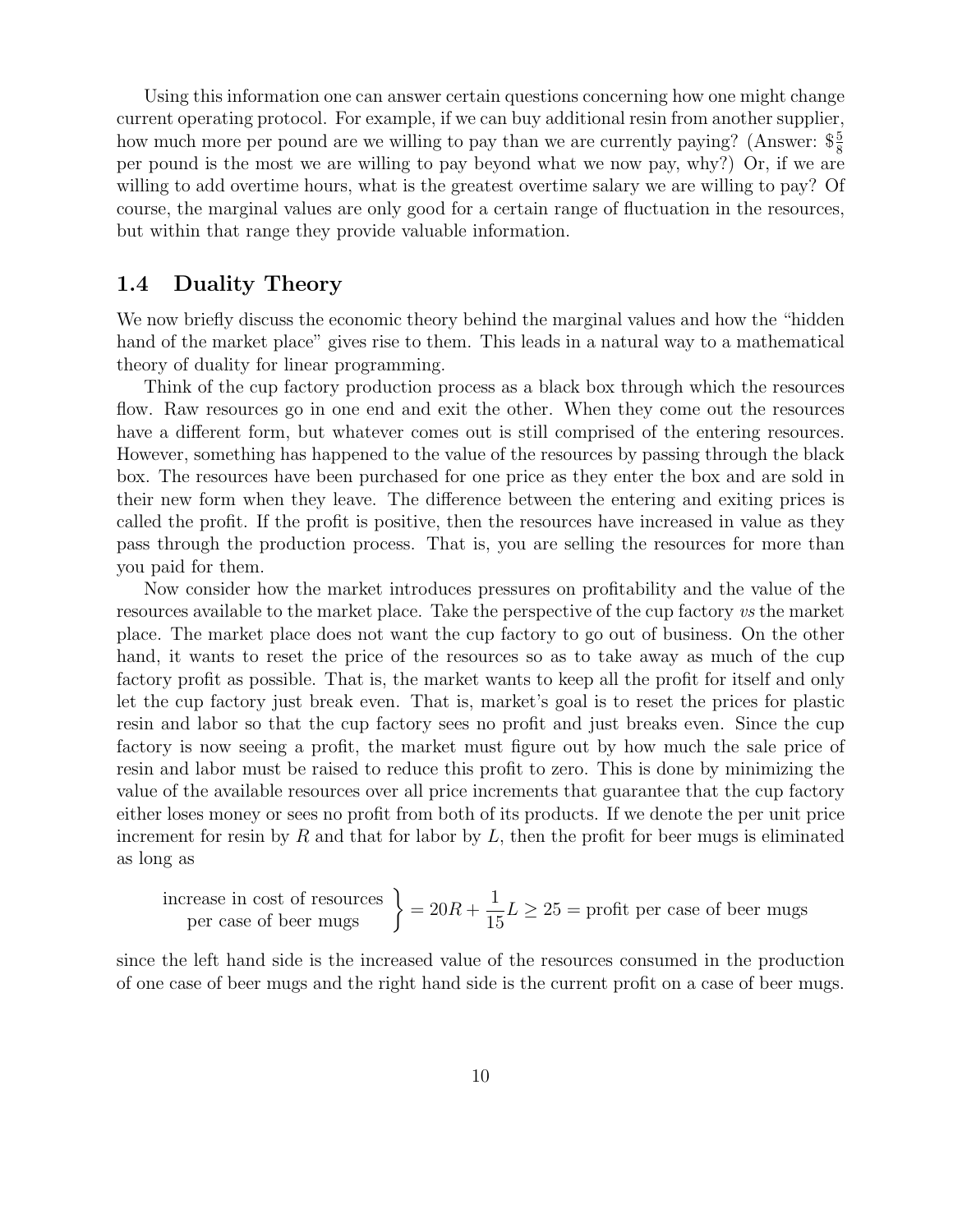Similarly, for champagne glasses, the market wants to choose *R* and *L* so that

increase in cost of resources  $\} = 12R +$ 1  $\frac{1}{15}L \geq 20$  = profit per case of champagne glasses.

Now in order to maintain equilibrium in the market place, that is, not drive the cup factory out of business (since then the market realizes no profit at all), the market chooses *R* and *L* so as to minimize the increased value of the available resources. That is, the market chooses *R* and *L* to solve the problem

$$
\mathcal{D} : \text{ minimize } 1800R + 8L
$$
\n
$$
\text{subject to } 20R + \frac{1}{15}L \ge 25
$$
\n
$$
12R + \frac{1}{15}L \ge 20
$$
\n
$$
0 \le R, L
$$

This is just another LP. It is called the "dual" to the LP  $\mathcal P$  in which the cup factory tries to maximize profit. Observe that if  $\binom{B}{C}$  is feasible for  $P$  and  $\binom{R}{L}$  is feasible for  $D$ , then

$$
25B + 20C \le [20R + \frac{1}{15}L]B + [12R + \frac{1}{15}L]C
$$
  
=  $R[20B + 12C] + L[\frac{1}{15}B + \frac{1}{15}C]$   
 $\le 1800R + 8L.$ 

Thus, the value of the objective in  $P$  at a feasible point in  $P$  is bounded above by the objective in  $\mathcal D$  at any feasible point for  $\mathcal D$ . In particular, the optimal value in  $\mathcal P$  is bounded above by the optimal value in  $D$ . The "strong duality theorem" states that if either of these problems has a finite optimal value, then so does the other and these values coincide. In addition, we claim that the solution to  $D$  is given by the marginal values for  $P$ . That is,  ${R \choose L} = \begin{bmatrix} 5/8 \\ 375/8 \end{bmatrix}$ 375*/*2 1 is the optimal solution for *D*. In order to show this we need only show that  ${R \choose L} = \begin{bmatrix} 5/8 \\ 375/8 \end{bmatrix}$ 375*/*2 is feasible for *D* and that the value of the objective in *D* at  $\binom{R}{L} = \begin{bmatrix} 5/8 \\ 375/4 \end{bmatrix}$ 375*/*2 1 coincides with the value of the objective in  $\mathcal{P}$  at  ${B \choose C} = {45 \choose 75}$ . First we check feasibility:

$$
0 \le \frac{5}{8}, \qquad 0 \le \frac{375}{2}
$$
  

$$
20 \cdot \frac{5}{8} + \frac{1}{15} \cdot \frac{375}{2} \ge 25
$$
  

$$
12 \cdot \frac{5}{8} + \frac{1}{15} \cdot \frac{375}{2} \ge 20.
$$

Next we check optimality

$$
25 \cdot 45 + 20 \cdot 75 = 2625 = 1800 \cdot \frac{5}{8} + 8 \cdot \frac{375}{2}.
$$

This is a most remarkable relationship! We have shown that the marginal values have three distinct and seemingly disparate interpretations: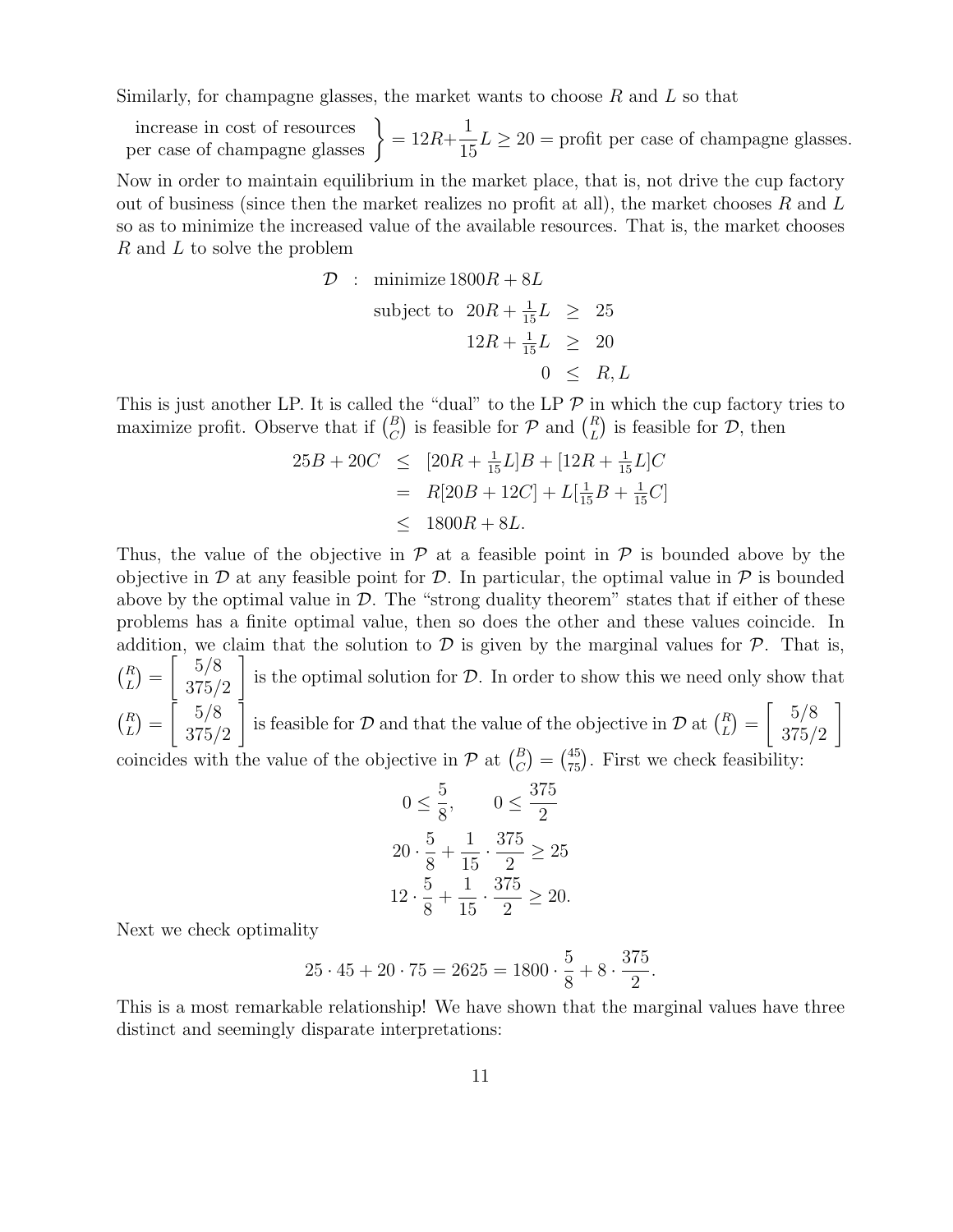- 1. The marginal values are the partial derivatives of the value function for the LP with respect to resource availability,
- 2. The marginal values give the per unit increase in value of each of the resources that occurs as a result of the production process, and
- 3. The marginal values are the solutions to a dual LP, *D*.

# 1.5 LPs in Standard Form and Their Duals

Recall that a linear program is an optimization problem in a finite number of variables wherein one either maximizes or minimizes a linear function subject to a finite number of linear inequality and/or equality constraints. This general definition leads to an enormous variety of possible formulations. In this section we propose one fixed formulation for the purposes of developing an algorithmic solution procedure. We will show that every LP can be recast in this one fixed form.

We say that an LP is in *standard form* if it takes the form

$$
\mathcal{P}: \text{ maximize } c_1x_1 + c_2x_2 + \cdots + c_nx_n
$$
\n
$$
\text{subject to } a_{i1}x_1 + a_{i2}x_2 + \cdots + a_{in}x_n \le b_i \quad \text{for } i = 1, 2, \ldots, m
$$
\n
$$
0 \le x_j \quad \text{for } j = 1, 2, \ldots, n \ .
$$

Using matrix notation, we can rewrite this LP as

$$
\mathcal{P}: \begin{array}{ll}\text{maximize} & c^T x\\ \text{subject to} & Ax \leq b\\ & 0 \leq x \end{array},
$$

where  $c \in \mathbb{R}^n$ ,  $b \in \mathbb{R}^m$ ,  $A \in \mathbb{R}^{m \times n}$  and the inequalities  $Ax \leq b$  and  $0 \leq x$  are to be interpreted componentwise.

Following the results of the previous section on LP duality, we claim that the dual LP to *P* is the LP

$$
\mathcal{D}: \text{ minimize } b_1y_1 + b_2y_2 + \cdots + b_my_m
$$
  
subject to  $a_{1j}y_1 + a_{2j}y_2 + \cdots + a_{mj}y_m \ge c_j \text{ for } j = 1, 2, \ldots, n$   
 $0 \le y_i \text{ for } i = 1, 2, \ldots, m$ ,

or, equivalently, using matrix notation we have

$$
\mathcal{D}: \begin{array}{ll}\text{minimize} & b^T y \\ \text{subject to} & A^T y \ge c \\ & 0 \le y \end{array}
$$

We say that the problem  $P$  is *infeasible* if the feasible region  $\{x \mid Ax \leq b, 0 \leq x\}$  is empty. We say that *P* is *unbounded* if for every  $\alpha \in \mathbb{R}$  there is an  $x \in \{x \mid Ax \leq b, 0 \leq x\}$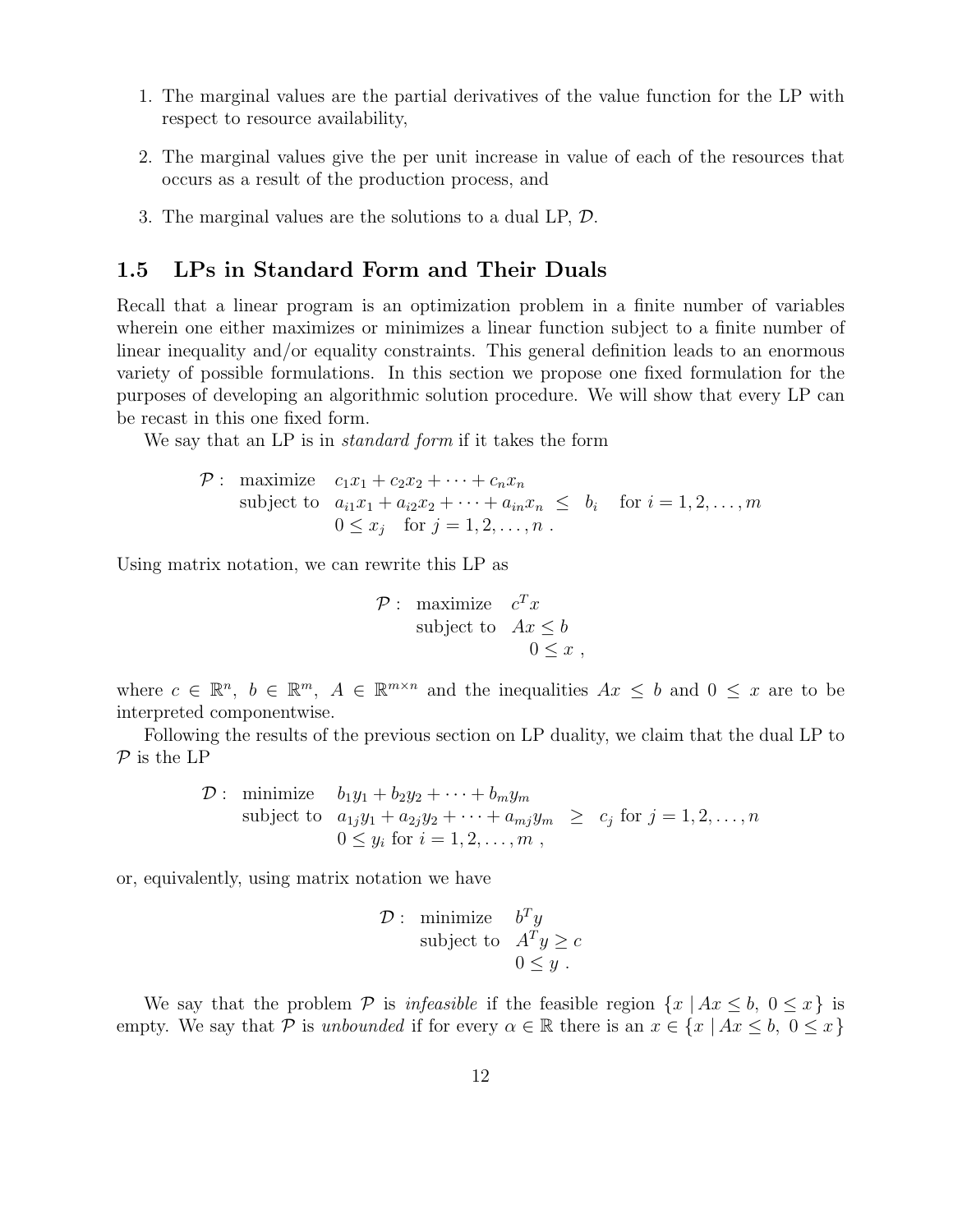such that  $c^T x \geq \alpha$ . In particular, unboundedness implies feasibility. If  $P$  is infeasible, we say that its optimal value is  $-\infty$ , while if it is unbounded, we say that its optimal value is  $+\infty$ . Similarly, we say that *D* is *infeasible* if its feasible region  $\{y \mid A^T y \ge c, 0 \le y\}$  is empty, and we say that *D* is *unbounded* if for every  $\beta \in \mathbb{R}$  there is an  $y \in \{y \mid A^T y \ge c, 0 \le y\}$  such that  $b^T y \le \beta$ . The optimal value in  $\mathcal{D}$  is  $+\infty$  if it is infeasible and  $-\infty$  if it is unbounded.

Just as for the cup factory problem, the primal-dual pair of LPs *P* and *D* are related via the *Weak Duality Theorem* for linear programming.

**Theorem 1.1 (Weak Duality Theorem)** *If*  $x \in \mathbb{R}^n$  *is feasible for*  $\mathcal{P}$  *and*  $y \in \mathbb{R}^m$  *is feasible for D, then*

$$
c^T x \le y^T A x \le b^T y.
$$

*Thus, if*  $P$  *is unbounded, then*  $D$  *is necessarily infeasible, and if*  $D$  *is unbounded, then*  $P$  *is necessarily infeasible. Moreover, if*  $c^T \bar{x} = b^T \bar{y}$  *with*  $\bar{x}$  *feasible for*  $\mathcal{P}$  *and*  $\bar{y}$  *feasible for*  $\mathcal{D}$ *, then*  $\bar{x}$  *must solve*  $\mathcal{P}$  *and*  $\bar{y}$  *must solve*  $\mathcal{D}$ *.* 

PROOF: Let  $x \in \mathbb{R}^n$  be feasible for  $\mathcal{P}$  and  $y \in \mathbb{R}^m$  be feasible for  $\mathcal{D}$ . Then

$$
c^T x = \sum_{j=1}^n c_j x_j
$$
  
\n
$$
\leq \sum_{j=1}^n (\sum_{i=1}^m a_{ij} y_i) x_j
$$
 [since  $0 \leq x_j$  and  $c_j \leq \sum_{i=1}^m a_{ij} y_i$ , so  $c_j x_j \leq (\sum_{i=1}^m a_{ij} y_i) x_j$ ]  
\n
$$
= y^T A x
$$
  
\n
$$
\leq \sum_{i=1}^m (\sum_{j=1}^n a_{ij} x_j) y_i
$$
  
\n
$$
\leq \sum_{i=1}^m b_i y_i
$$
 [since  $0 \leq y_i$  and  $\sum_{j=1}^n a_{ij} x_j \leq b_i$ , so  $(\sum_{j=1}^n a_{ij} x_j) y_i \leq b_i y_i$ ]  
\n
$$
= b^T y
$$

To see that  $c^T \bar{x} = b^T \bar{y}$  plus  $\mathcal{P}$ – $\mathcal{D}$  feasibility implies optimality, simply observe that for every other  $P$ – $D$  feasible pair  $(x, y)$  we have

$$
c^T x \le b^T \bar{y} = c^T \bar{x} \le b^T y \ .
$$

⌅

We caution that the infeasibility of either  $P$  or  $D$  does not imply the unboundedness of the other. Indeed, it is possible for both  $P$  and  $D$  to be infeasible as is illustrated by the following example.

Example:

maximize 
$$
2x_1 - x_2
$$
  
\n $x_1 - x_2 \le 1$   
\n $-x_1 + x_2 \le -2$   
\n $0 \le x_1, x_2$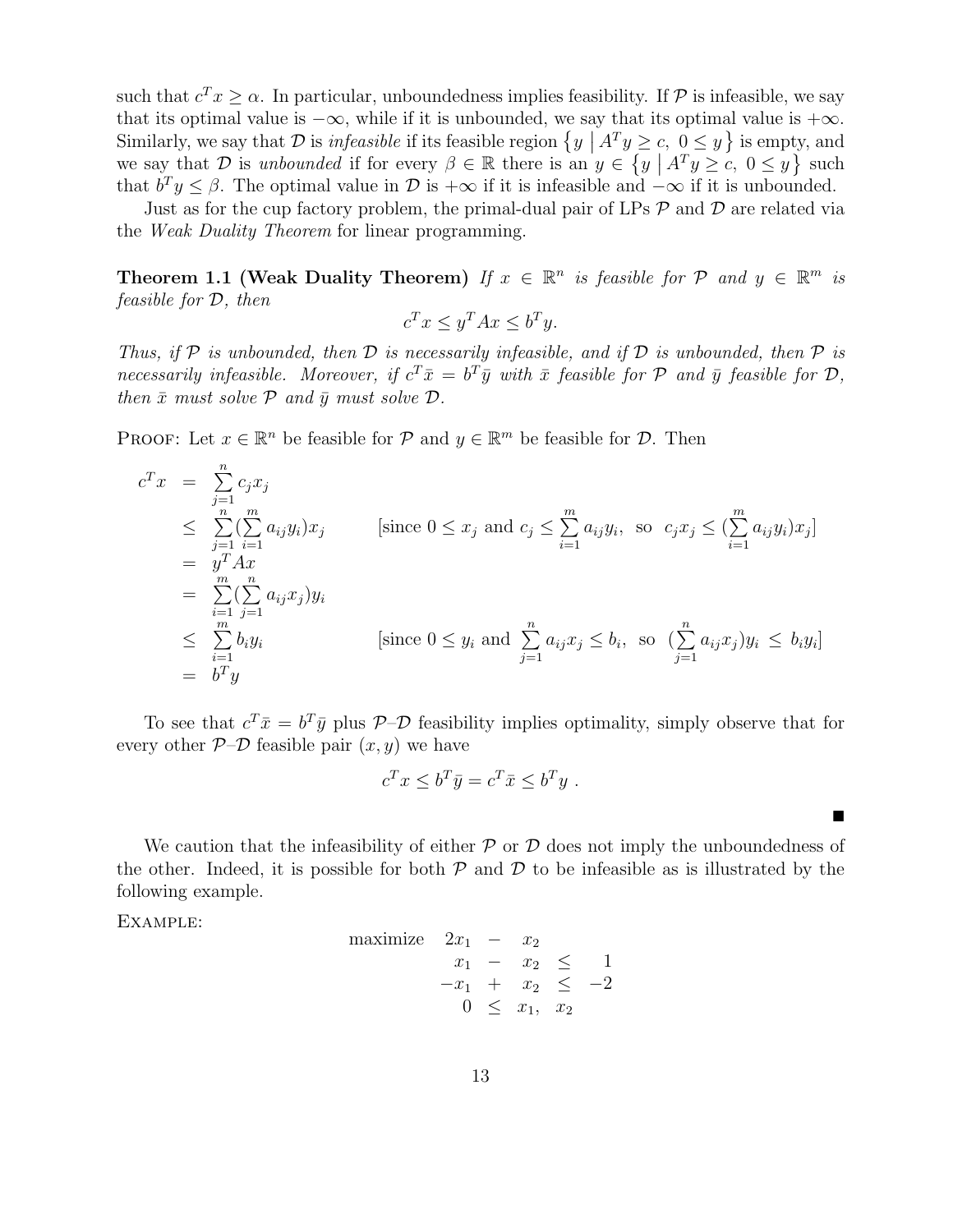### 1.5.1 Transformation to Standard Form

Every LP can be transformed to an LP in standard form. This process usually requires a transformation of variables and occasionally the addition of new variables. We provide a step-by-step procedure for transforming any LP to one in standard form.

#### $minimization \rightarrow maximization$

To transform a minimization problem to a maximization problem just multiply the objective function by  $-1$ .

### *linear inequalities*

If an LP has an equality constraint of the form

$$
a_{i1}x_1 + a_{i2}x_2 + \cdots + a_{in}x_n \ge b_i,
$$

it can be transformed to one in standard form by multiplying the inequality through by  $-1$  to get

$$
-a_{i1}x_1-a_{i2}x_2-\cdots-a_{in}x_n\leq-b_i.
$$

*linear equation*

The linear equation

$$
a_{i1}x_i + \cdots + a_{in}x_n = b_i
$$

can be written as two linear inequalities

$$
a_{i1}x_1 + \dots + a_{in}x_n \le b_i
$$

and

$$
a_{i1}x_1 + \cdots + a_{in}x_n \ge b_i.
$$

The second of these inequalities can be transformed to standard form by multiplying through by  $-1$ .

### *variables with lower bounds*

If a variable  $x_i$  has lower bound  $l_i$  which is not zero  $(l_i \leq x_i)$ , one obtains a non-negative variable *w<sup>i</sup>* with the substitution

$$
x_i = w_i + l_i.
$$

In this case, the bound  $l_i \leq x_i$  is equivalent to the bound  $0 \leq w_i$ .

*variables with upper bounds*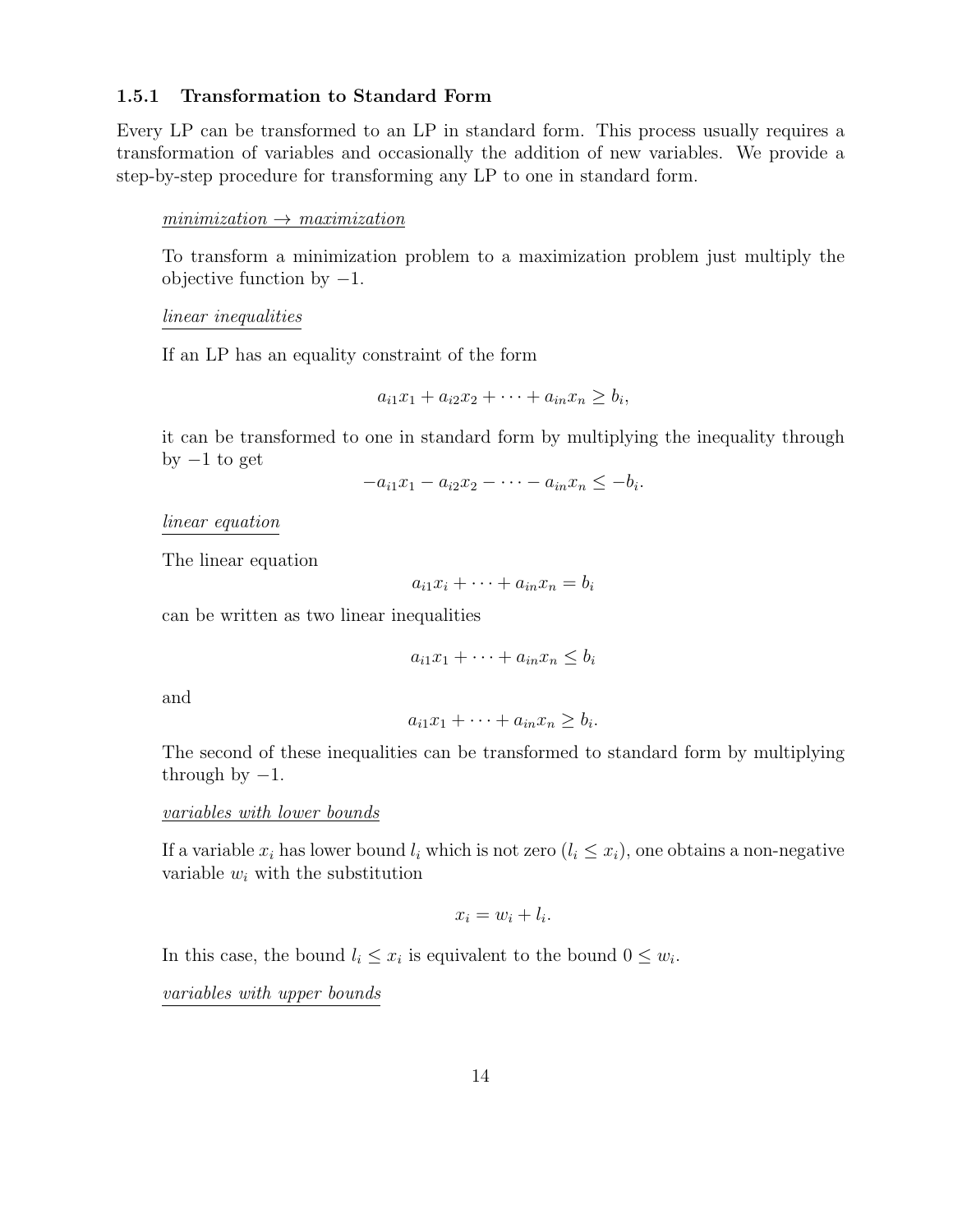If a variable  $x_i$  has an upper bound  $u_i$  ( $x_i \leq u_i$ ) one obtains a non-negative variable *w<sup>i</sup>* with the substitution

$$
x_i = u_i - w_i.
$$

In this case, the bound  $x_i \leq u_i$  is equivalent to the bound  $0 \leq w_i$ .

#### *variables with interval bounds*

An interval bound of the form  $l_i \leq x_i \leq u_i$  can be transformed into one non-negativity constraint and one linear inequality constraint in standard form by making the substitution

$$
x_i = w_i + l_i.
$$

In this case, the bounds  $l_i \leq x_i \leq u_i$  are equivalent to the constraints

$$
0 \le w_i \qquad \text{and} \qquad w_i \le u_i - l_i.
$$

### *free variables*

Sometimes a variable is given without any bounds. Such variables are called free variables. To obtain standard form every free variable must be replaced by the difference of two non-negative variables. That is, if  $x_i$  is free, then we get

$$
x_i = u_i - v_i
$$

with  $0 \leq u_i$  and  $0 \leq v_i$ .

To illustrate the ideas given above, we put the following LP into standard form.

minimize 
$$
3x_1 - x_2
$$
  
\nsubject to  $-x_1 + 6x_2 - x_3 + x_4 \ge -3$   
\n $7x_2 + x_4 = 5$   
\n $x_3 + x_4 \le 2$   
\n $-1 \le x_2, x_3 \le 5, -2 \le x_4 \le 2$ .

The hardest part of the translation to standard form, or at least the part most susceptible to error, is the replacement of existing variables with non-negative variables. For this reason, it is advantageous to make the translation in two steps. In the first step make all of the changes that do not involve variable substitution, and then, in the second step, start again and make all of the variable substitutions. Following this procedure, let us start with all of the transformations that do not require variable substitution. First, turn the minimization problem into a maximization problem by rewriting the objective as

$$
maximize -3x_1 + x_2.
$$